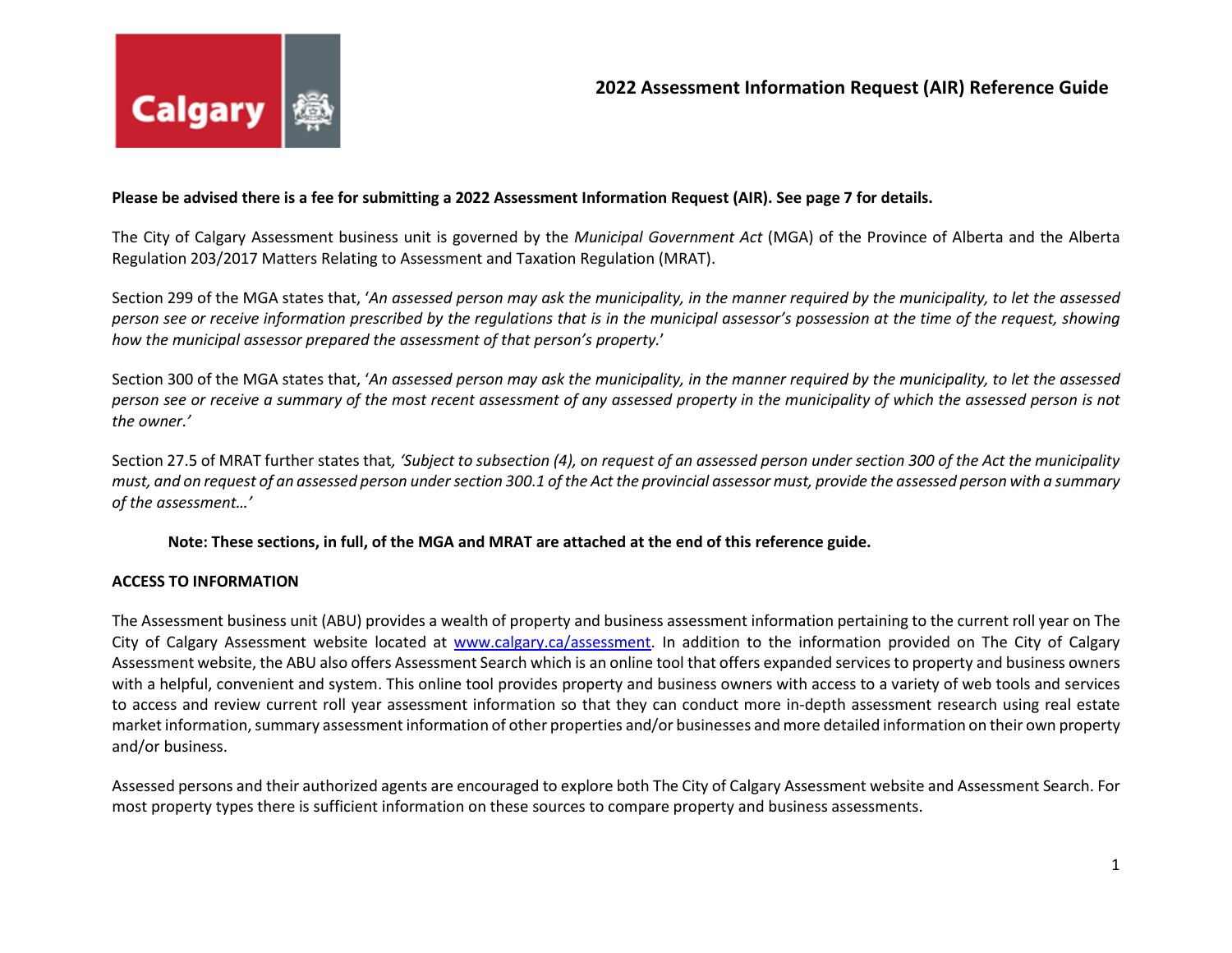

Requests for assessment information may only be made for the current 2022 assessment roll year as per section 27.2 of MRAT which states that, *'for the purposes of section 299 of the Act, the assessment of a person's property is limited to the assessment for the current taxation year.*'

# **AUTHORIZATION OF AGENCY**

An individual or company is permitted to act as a representative or authorized agent for the assessed person in interactions associated with the administration of certain aspects of the *Municipal Government Act*. Authorization of agency is an annual process which requires a property and/or business owner to complete the online authorization of agency process each year for each property and/or business assessment account through the Assessment Search service. Complete how-to information on this process is available on [www.calgary.ca/assessmentsearch.](https://spprd-authoring.calgary.ca:47443/assessmentsearch)

# **ASSESSMENT INFORMATION REQUEST (AIR) PROCESSES AVAILABLE**

The City of Calgary administers the release of additional assessment information for the 2022 assessments through both an online form and a formal paper form process. The online Assessment Information Request (AIR) service is accessible through the Assessment Search *online* tool for customers who own non-residential and multi-residential properties, and their authorized agents.

The formal paper process continues to exist and there are three (3) Assessment Information Request (AIR) forms:

- *2022 Property Assessment Information Request (PAIR) Form – Non-Residential/Multi-Residential:* This form is for an assessed person or their authorized agent to request, under section 299 of the MGA, information about how the assessor prepared the annual assessment of that person's **non-residential or multi-residential** property. This form is also for an assessed person or their authorized agent to request, under section 300 of the MGA, summary assessment information about any assessed comparable property in the municipality (to a maximum of 5 properties).
- *2022 Property Assessment Information Request (PAIR) Form – Single Residential:* This form is for an assessed person or their authorized agent to request, under section 299 of the MGA, information about how the assessor prepared the annual assessment of that person's **single residential** property. This form is also for an assessed person or their authorized agent to request, under section 300 of the MGA, summary assessment information about any assessed comparable single residential property in the municipality (to a maximum of 5 properties).
- *2022 Business Assessment Information Request (BAIR) Form*: This form is for an assessed business owner or their authorized agent to request summary annual **business** assessment information on the subject business identifier and any assessed comparable business identifiers (to a maximum of 5 business identifiers).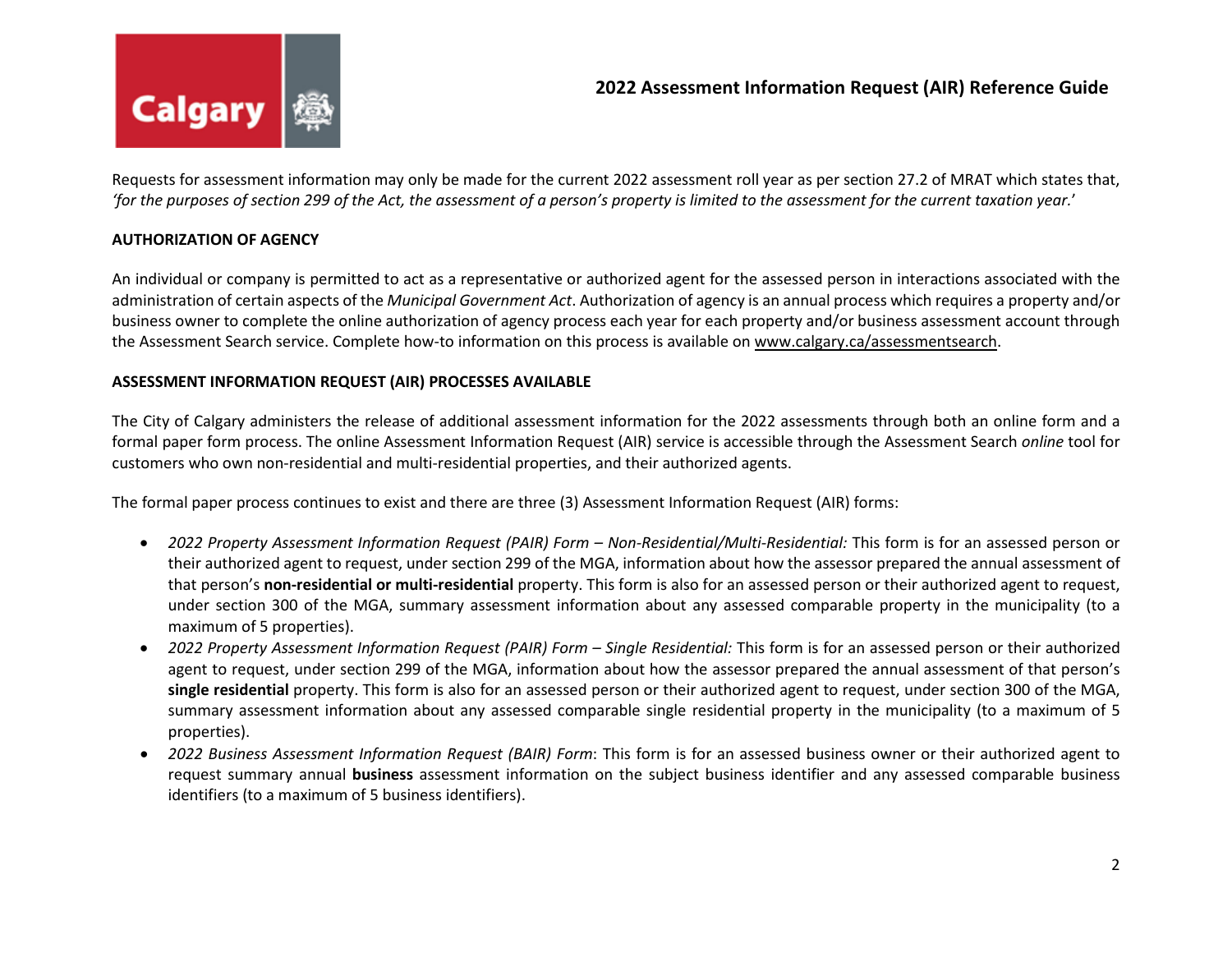

Requests for additional assessment information **must** be submitted online or using an applicable paper AIR form. Any requests for additional assessment information received in other formats will not be accepted or processed.

# **TIMELINES**

The ABU will respond to Assessment Information Requests (AIR) within 15 calendar days of the 'date of receipt' of the request. The 'date of receipt' is the date that the Assessment business unit (ABU) receives the completed form.

Should the AIR be completed and submitted by an agent, the 'date of receipt' will be the latter of the date the completed AIR form is received by the ABU or the date the ABU confirms the agent has authorization of agency for the 2022 roll year for that account.

### **COMPLETING THE PAPER AIR FORMS**

| <b>FORM SECTION</b>                                                      | <b>REQUIRED INFORMATION</b>                                                                                                             | <b>COMMENTS</b>                                                                                                                                                               |  |  |
|--------------------------------------------------------------------------|-----------------------------------------------------------------------------------------------------------------------------------------|-------------------------------------------------------------------------------------------------------------------------------------------------------------------------------|--|--|
| <b>SECTION A: Assessment Account Information</b>                         |                                                                                                                                         |                                                                                                                                                                               |  |  |
| Property Assessment Roll Number/<br>1.<br>Assessment Business Identifier | The roll number/business identifier listed<br>$\bullet$<br>on the 2022 Assessment Notice                                                | Ensure accuracy when entering in the roll<br>number/business identifier<br>If the subject roll number or business<br>identifier is incorrect, the request will be<br>rejected |  |  |
| <b>Property/Business Address</b><br>2.                                   | The address listed on the 2022<br>Assessment Notice for the roll<br>number/business identifier entered in<br>Section A-1                | If the address is incorrect and does not<br>match the roll number/business<br>identifier entered in Section A-1, the<br>request will be rejected                              |  |  |
| Name of the Assessed Person<br>3.                                        | The assessed person as named on the<br>٠<br>2022 Assessment Notice for the roll<br>number/business identifier entered in<br>Section A-1 | If the name of the assessed person is<br>different than what is listed on the 2022<br>Assessment Notice, then the AIR will be<br>rejected                                     |  |  |
| Is the Requester the:<br>4.                                              | <b>Check Assessed Person/Assessed</b><br>$\bullet$<br>Person/Business Owner or Agent                                                    | If the assessed person/business owner,<br>complete Section B<br>If the agent, complete Section C                                                                              |  |  |

The following information has been provided to assist in completing the paper AIR forms: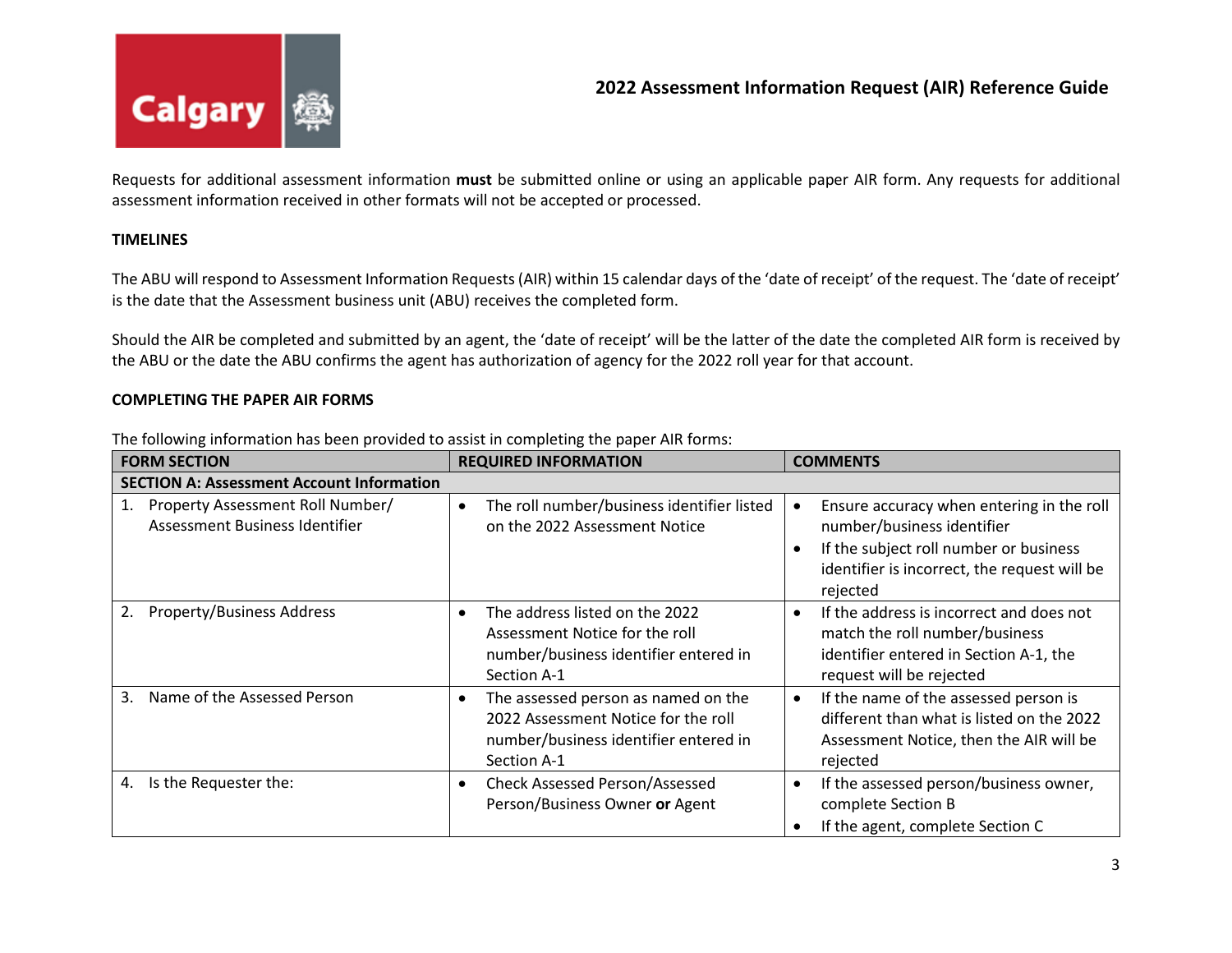

| SECTION B: Assessed Person Information (if the requester is NOT the assessed person, this section must be completed) |           |                                            |           |                                                                             |
|----------------------------------------------------------------------------------------------------------------------|-----------|--------------------------------------------|-----------|-----------------------------------------------------------------------------|
| 5. Requester Contact Name                                                                                            | $\bullet$ | Name of the requester if different from    |           |                                                                             |
|                                                                                                                      |           | the name of the assessed person            |           |                                                                             |
| Requester Contact Telephone Number<br>6.                                                                             | $\bullet$ | Telephone number (including area code)     |           |                                                                             |
|                                                                                                                      |           | of the requester identified in Section B-5 |           |                                                                             |
| SECTION C: Agent Information (if the requester is an agent, this section must be completed)                          |           |                                            |           |                                                                             |
| 7. Agent Name                                                                                                        | $\bullet$ | Name of the authorized individual or       |           |                                                                             |
|                                                                                                                      |           | group representing the assessed person     |           |                                                                             |
| 8. Agent Contact Name                                                                                                | $\bullet$ | Name of the authorized individual          |           |                                                                             |
|                                                                                                                      |           | making the request                         |           |                                                                             |
| Agent Contact Telephone Number<br>9.                                                                                 | $\bullet$ | Telephone number (including area code)     |           |                                                                             |
|                                                                                                                      |           | of the authorized individual identified in |           |                                                                             |
|                                                                                                                      |           | Section C-8                                |           |                                                                             |
| 10. Agent authorized by assessed person?                                                                             | $\bullet$ | Check yes or no                            |           | If yes, this indicates that the assessed                                    |
|                                                                                                                      |           |                                            |           | person has enrolled their agent through                                     |
|                                                                                                                      |           |                                            |           | the online authorization of agency                                          |
|                                                                                                                      |           |                                            |           | process for the 2022 roll year                                              |
|                                                                                                                      |           |                                            |           | If checked yes, but the assessed person                                     |
|                                                                                                                      |           |                                            |           | has not in fact enrolled their agent<br>through the online authorization of |
|                                                                                                                      |           |                                            |           | agency process for the 2022 roll year, the                                  |
|                                                                                                                      |           |                                            |           | AIR will be denied                                                          |
|                                                                                                                      |           |                                            |           | If no, the AIR will be denied                                               |
| <b>SECTION D: Preferred Method of Delivery</b>                                                                       |           |                                            |           |                                                                             |
| 11. Preferred method of delivery:                                                                                    | $\bullet$ | Check e-mail, mail or pick-up.             | $\bullet$ | If the e-mail or mailing address is invalid                                 |
|                                                                                                                      |           |                                            |           | or illegible, the requester or agent will be                                |
|                                                                                                                      |           |                                            |           | called at the telephone number provided                                     |
|                                                                                                                      |           |                                            |           |                                                                             |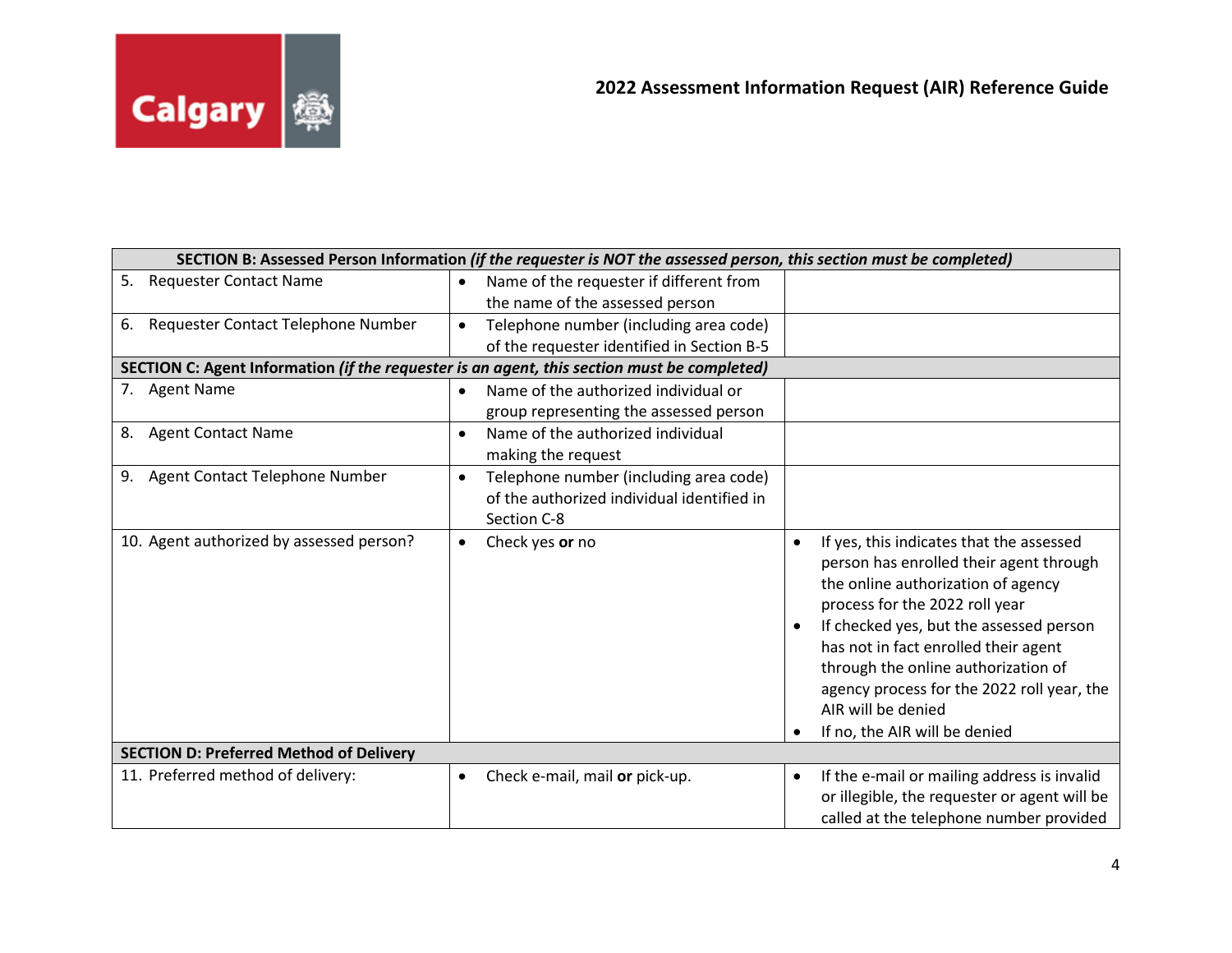

|                                                                                                                                                                                                                             | Depending on the method selected<br>$\bullet$<br>provide a valid e-mail address or valid<br>mailing address | If pick up, the requester will be asked to<br>show photo identification                                                                                                                                                                                                                                                                                                                                                                                                                                                                                                             |
|-----------------------------------------------------------------------------------------------------------------------------------------------------------------------------------------------------------------------------|-------------------------------------------------------------------------------------------------------------|-------------------------------------------------------------------------------------------------------------------------------------------------------------------------------------------------------------------------------------------------------------------------------------------------------------------------------------------------------------------------------------------------------------------------------------------------------------------------------------------------------------------------------------------------------------------------------------|
| <b>SECTION E: Information Requested</b>                                                                                                                                                                                     |                                                                                                             |                                                                                                                                                                                                                                                                                                                                                                                                                                                                                                                                                                                     |
| 12. Do you require information on which of<br>the following 2022 Residential<br>Property/Property/Business Assessment<br>roll types                                                                                         | Check Annual, Amended or<br>$\bullet$<br>Supplementary                                                      |                                                                                                                                                                                                                                                                                                                                                                                                                                                                                                                                                                                     |
| 13. Do you require the Assessment<br><b>Explanation Supplement (AES)/Property</b><br>Detail Report on the assessment for the<br>property/business assessment for the roll<br>number/business identifier in Section A-<br>1? | Check yes or no                                                                                             | An AES/Property Detail Report provides a<br>summary of the assessment including a<br>description of the parcel and any<br>improvements, approach to value used,<br>valuation date, condition date, key<br>factors, components and variables of the<br>valuation model applied in preparing the<br>assessment etc.<br>An AES may also be referred to as<br>calculation report or pro-forma in other<br>assessment jurisdictions<br>If the AES/Property Detail Report is<br>available online or through the online<br>process, there is a \$50 fee if requested<br>through this form. |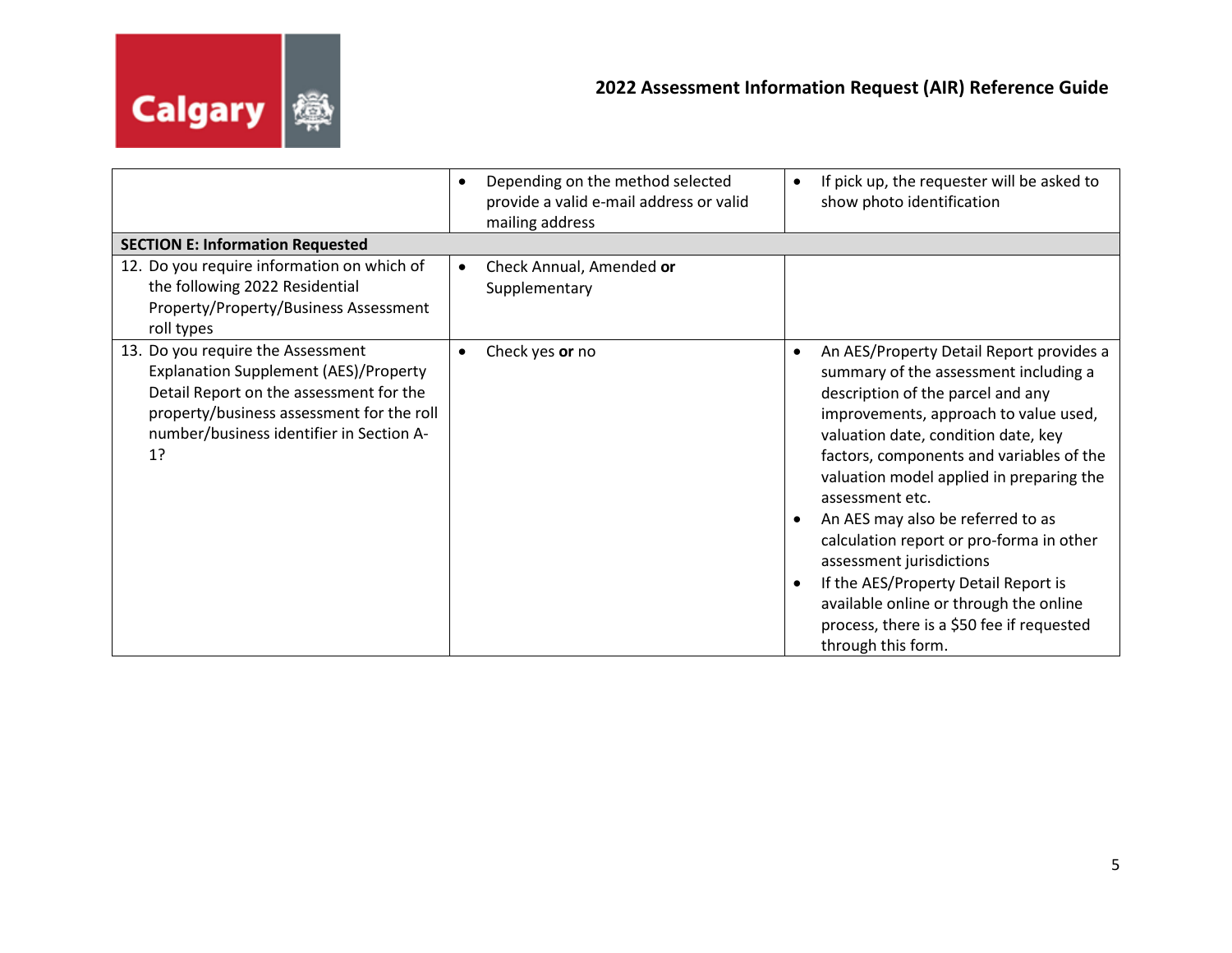

| 14. Do you require an AES/Property Summary<br>Report on the annual assessment of other<br>comparable assessed<br>properties/businesses in the<br>municipality? Please list the roll<br>numbers/business identifiers for the<br>properties/businesses below (maximum<br>of 5)            | Enter the roll numbers/business<br>$\bullet$<br>identifiers.<br>If requesting comparable Property<br>$\bullet$<br>Summary Reports, ensure the roll<br>numbers are for residential properties<br>only | Each property/business account is<br>$\bullet$<br>entitled to a maximum of 5 comparable<br>property/business identifier requests<br>If a comparable roll number/business<br>$\bullet$<br>identifier is incorrect, a record for that<br>account will not be provided<br>If the AES/Property Summary Report is<br>available online or through the online<br>process, there is a \$50 fee if requested<br>through this form.                                |
|-----------------------------------------------------------------------------------------------------------------------------------------------------------------------------------------------------------------------------------------------------------------------------------------|------------------------------------------------------------------------------------------------------------------------------------------------------------------------------------------------------|----------------------------------------------------------------------------------------------------------------------------------------------------------------------------------------------------------------------------------------------------------------------------------------------------------------------------------------------------------------------------------------------------------------------------------------------------------|
| 15. Do you require Additional Information for<br>the property assessment roll number in<br>Section A-1?<br>(2022 Property Assessment Information<br>Request (PAIR)/2022 Residential Property<br><b>Assessment Information Request (PAIR)</b><br>only)                                   | Check yes or no<br>$\bullet$                                                                                                                                                                         | If yes, the additional information package<br>$\bullet$<br>will include Assessment Requests for<br>Information (ARFI), sales ARFI, subject<br>photos, account correspondence, and<br>appraisals that were available to the<br>Assessor at the time the Assessment was<br>prepared for the property assessment<br>roll number in Section A-1<br>There is a \$75 fee to supply Additional<br>Information.                                                  |
| 16. Do you require a Calgary Market Trends<br>/Residential Valuation Model Profile for<br>the property assessment roll number in<br>Section A-1?<br>(2022 Property Assessment Information<br>Request (PAIR)/2022 Residential Property<br>Assessment Information Request (PAIR)<br>only) | Check yes or no<br>$\bullet$                                                                                                                                                                         | <b>Calgary Market Trends document</b><br>$\bullet$<br>replaces the Assessment Information<br>Package for non-residential / multi-<br>residential properties.<br>If yes, the applicable roll year information<br>$\bullet$<br>package/profile will be provided. The<br>package/profile will disclose additional<br>assessment information to show how the<br>assessor prepared the assessment of the<br>property assessment roll number in<br>Section A-1 |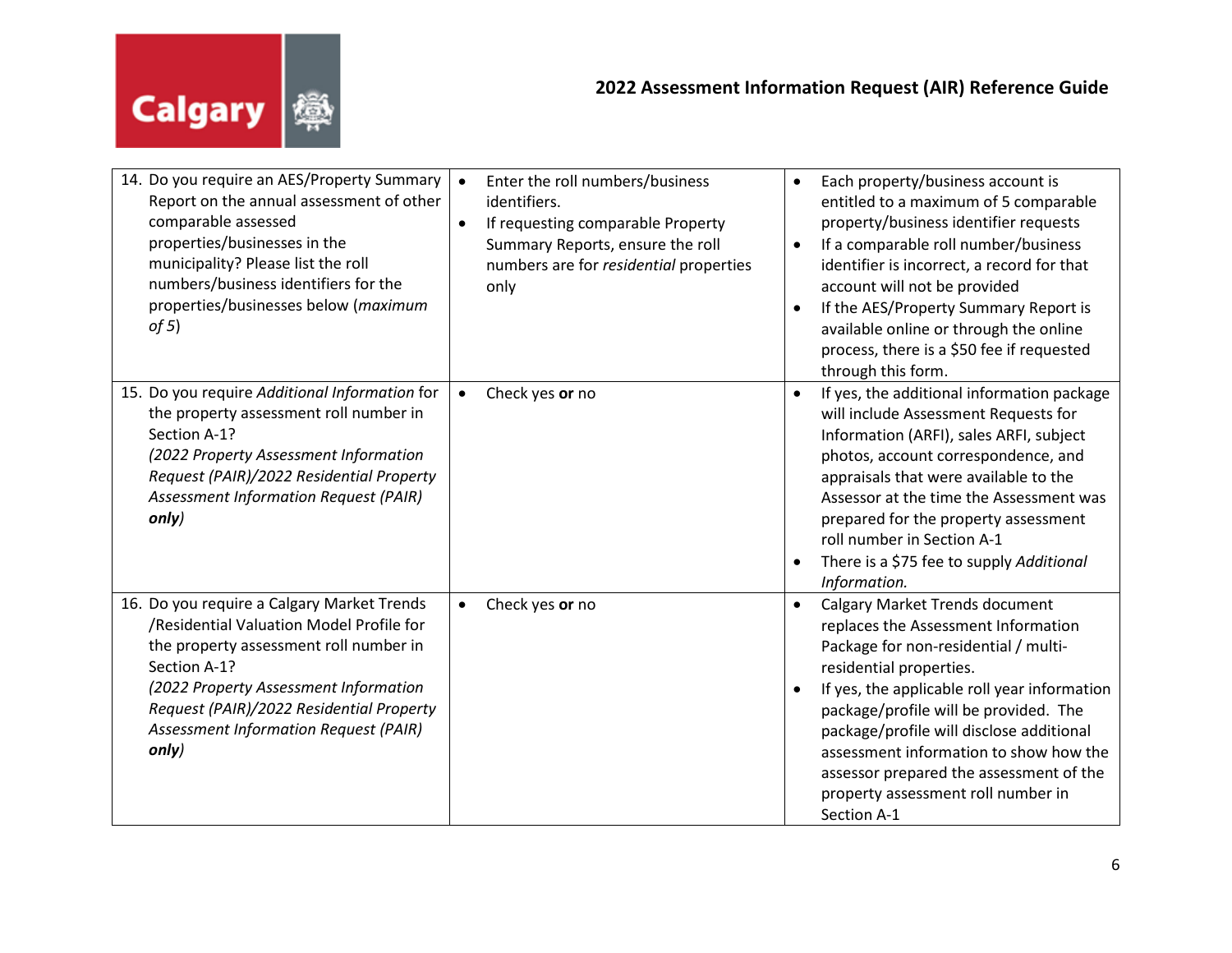

| <b>SECTION F: Acknowledgement and Certification</b> |                                                                                                                                      |                                                                                                                                                                                                                                                 |  |  |
|-----------------------------------------------------|--------------------------------------------------------------------------------------------------------------------------------------|-------------------------------------------------------------------------------------------------------------------------------------------------------------------------------------------------------------------------------------------------|--|--|
| Printed Name of Signatory Person and Title          | The printed name and title of the<br>assessed person, the authorized<br>signatory for the assessed person or the<br>authorized agent | If the form is submitted without the<br>printed name of the signatory person<br>then the AIR will be rejected                                                                                                                                   |  |  |
| Signature of Assessed Person/ Authorized<br>Agent   | Signature of the assessed person, the<br>authorized signatory for the assessed<br>person or the authorized agent                     | Ensure this section read in full before<br>signing<br>If the form is submitted without the<br>signature of the assessed person, the<br>authorized signatory for the assessed<br>person or the authorized agent then the<br>AIR will be rejected |  |  |
| Date                                                | Date signed                                                                                                                          | If the form is submitted without the date<br>of the signature the AIR will be rejected                                                                                                                                                          |  |  |

All parts of the AIR form must be completed, as instructed. Illegible, inaccurate, or incomplete forms will be rejected, and the requester will be notified of the reason for rejection.

The completed form should be submitted to ABU using one of the following methods:

| Mail: | The City of Calgary      | Email: | assessmentaoa@calgary.ca |
|-------|--------------------------|--------|--------------------------|
|       | Assessment Business Unit |        |                          |
|       | P.O. Box 2100, STN M.    |        |                          |
|       | Calgary, AB T2P 2M5      |        |                          |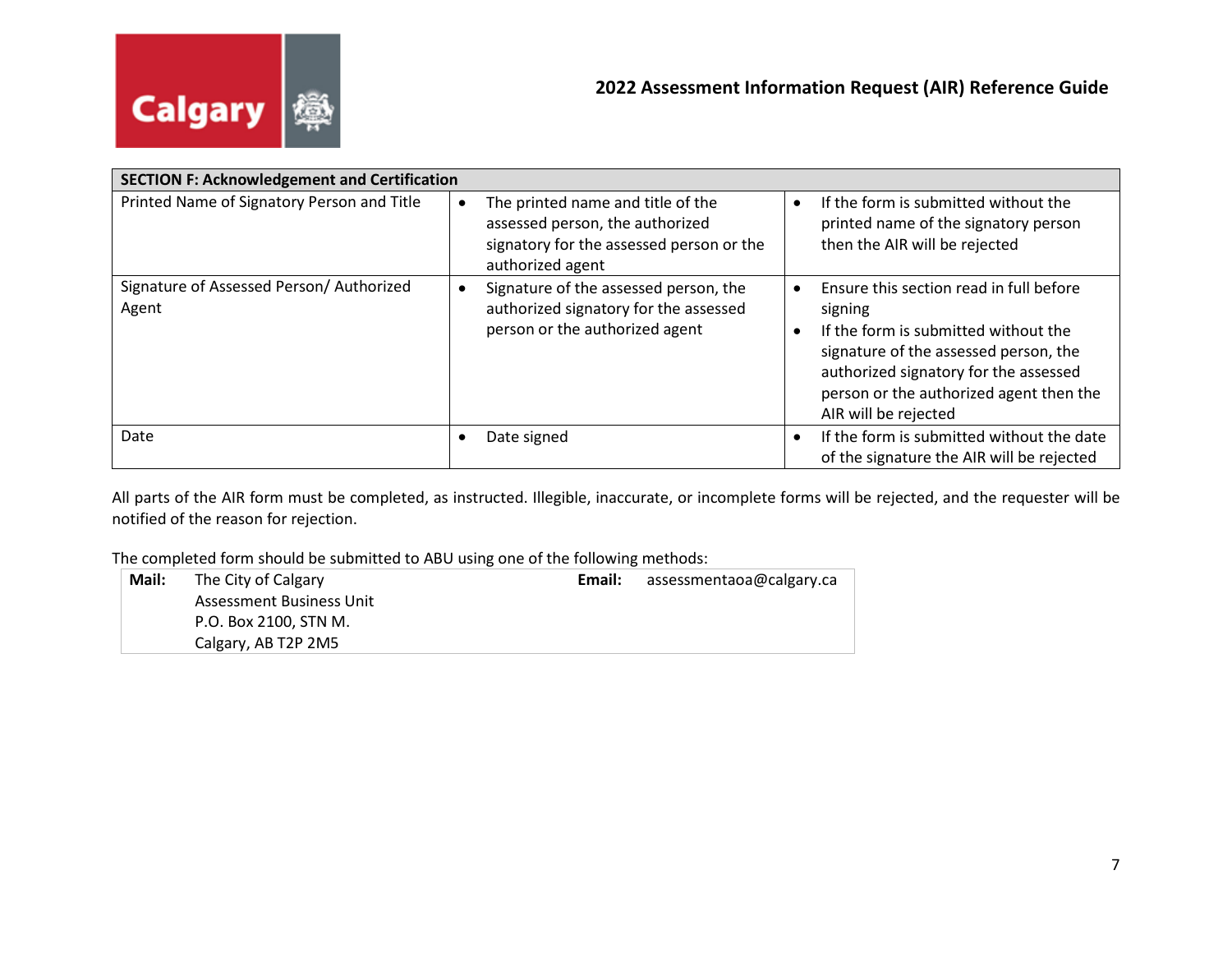

# **FEES**

Fees administered for requests are set out in Report C2014-0863, as approved by council. The following outlines the administration of fees:

| <b>Request</b><br><b>Process</b> | <b>Form Name</b>                       | <b>Administrative</b><br><b>Form Fee</b> | <b>Additional</b><br><b>Information Fee</b> | <b>Calgary Market Trends /</b><br><b>Residential Valuation</b> |
|----------------------------------|----------------------------------------|------------------------------------------|---------------------------------------------|----------------------------------------------------------------|
|                                  |                                        |                                          |                                             | <b>Model Profile Fee</b>                                       |
| Online                           | <b>Online Assessment Information</b>   | Free                                     | \$75                                        | N/A                                                            |
|                                  | Request (AIR)                          |                                          |                                             |                                                                |
|                                  | <b>Property Assessment Information</b> | $$50 - if$                               | \$75                                        | Free                                                           |
|                                  | Request (PAIR) Single Residential      | information is                           |                                             |                                                                |
|                                  |                                        | available online                         |                                             |                                                                |
|                                  |                                        | or available                             |                                             |                                                                |
|                                  |                                        | through online                           |                                             |                                                                |
|                                  |                                        | request                                  |                                             |                                                                |
|                                  | <b>Property Assessment Information</b> | $$50 - if$                               | \$75                                        | Free                                                           |
|                                  | Request (PAIR) Non-                    | information is                           |                                             |                                                                |
|                                  | Residential/Multi-Residential          | available online                         |                                             |                                                                |
| Paper                            |                                        | or available                             |                                             |                                                                |
|                                  |                                        | through online                           |                                             |                                                                |
|                                  |                                        | request                                  |                                             |                                                                |
|                                  | <b>Business Assessment Information</b> | \$50 – if                                | N/A                                         | N/A                                                            |
|                                  | Request (BAIR)                         | information is                           |                                             |                                                                |
|                                  |                                        | available online                         |                                             |                                                                |
|                                  |                                        | or available                             |                                             |                                                                |
|                                  |                                        | through online                           |                                             |                                                                |
|                                  |                                        | request                                  |                                             |                                                                |

The invoices for the fees are mailed quarterly.

If you require any further information in regard to Assessment Information Requests or have any questions in regard to completing the online or paper AIR forms that have not been answered in this reference guide, contact the ABU at 403-268-2888.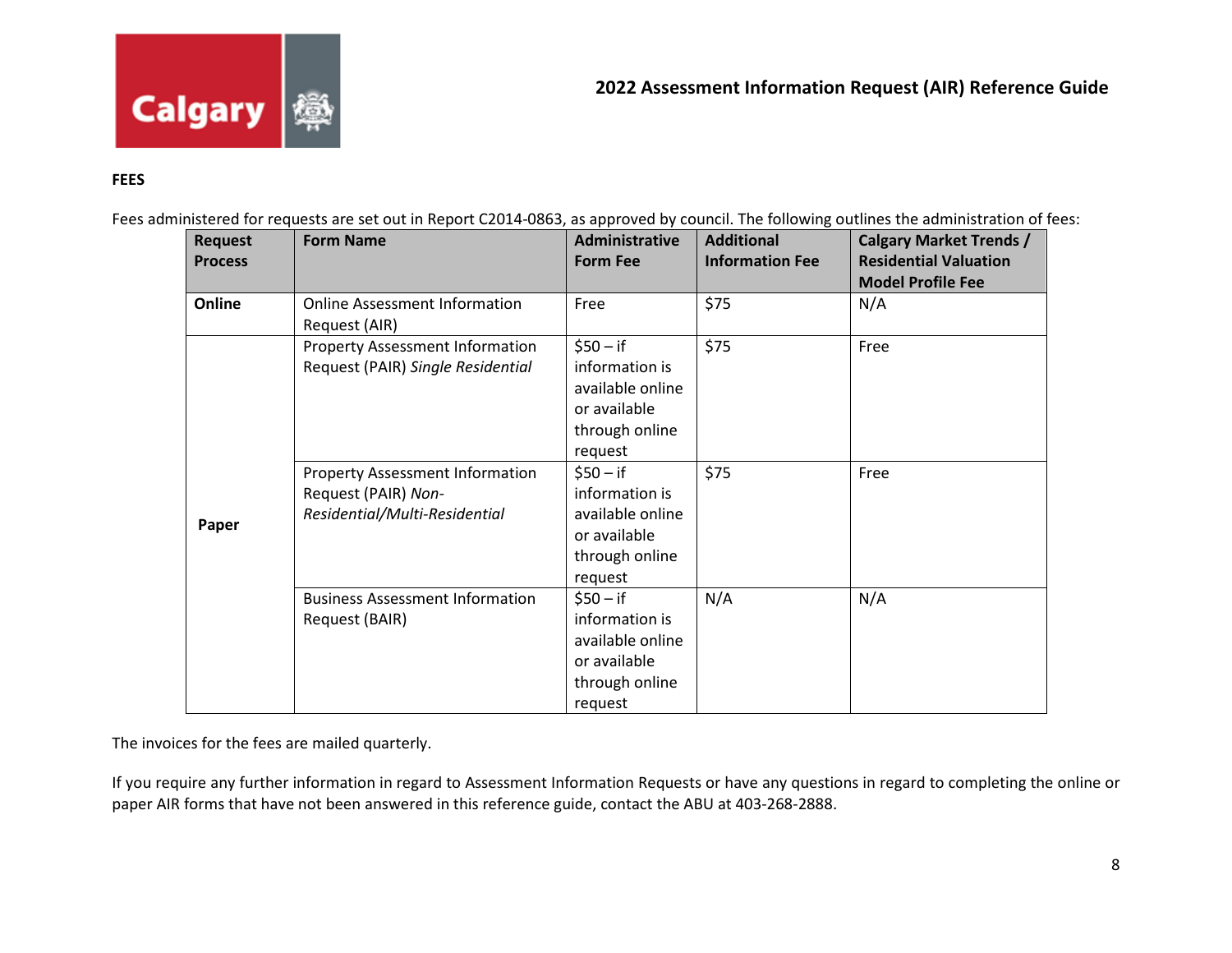

# **Municipal Government Act (MGA)**

### **Access to municipal assessment record**

*299(1) An assessed person may ask the municipality, in the manner required by the municipality, to let the assessed person see or receive information prescribed by the regulations that is in the municipal assessor's possession at the time of the request, showing how the municipal assessor prepared the assessment of that person's property.*

*(2) Subject to subsection (3) and the regulations, the municipality must comply with a request under subsection (1).*

#### *Access to summary of assessment*

*300(1) An assessed person may ask the municipality, in the manner required by the municipality, to let the assessed person see or receive a summary of the most recent assessment of any assessed property in the municipality of which the assessed person is not the owner.*

*(2) For the purposes of subsection (1), a summary of the most recent assessment must include the following information that is in the municipal assessor's possession or under the municipal assessor's control at the time of the request:*

- *(a) A description of the parcel of land and any improvements, to identify the type and use of the property;*
- *(b) The size and measurements of the parcel of land;*
- *(c) The age and size or measurement of any improvements;*
- *(d) The key attributes of any improvements to the parcel of land;*
- *(e) The assessment value and any adjustments to the assessed value of the parcel of land;*
- *(f) Any other information prescribed or otherwise described in the regulations.*

*(3) The municipality must, in accordance with the regulations, comply with a request under subsection (1) if it is satisfied that the necessary confidentiality will not be breached.*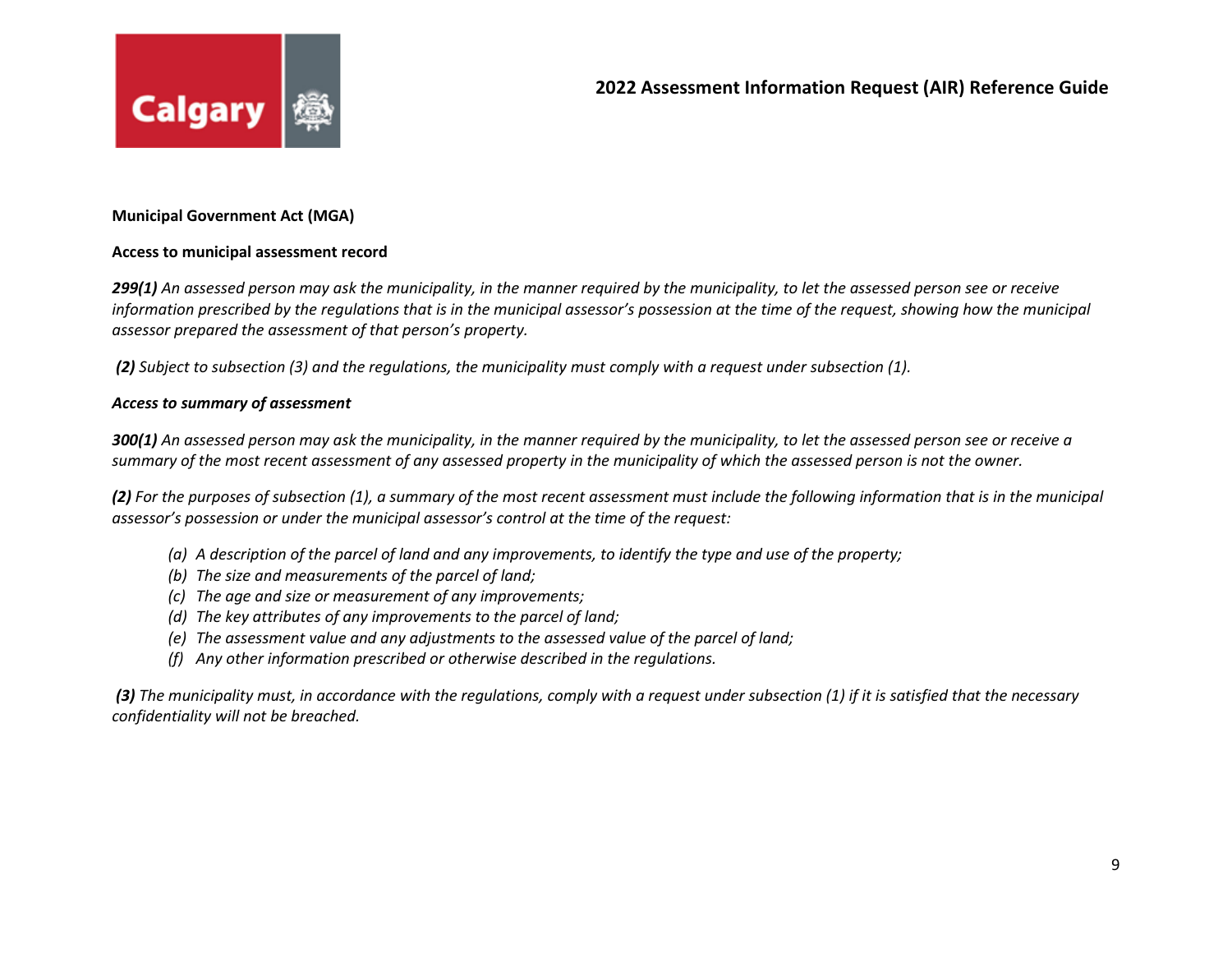

### **Matters Relating to Assessment and Taxation Regulation (AR 203/2017)**

### **Part 7 – Transitional Provision and Coming into Force**

#### *39(1) In this section,*

- *(a) "assessment" includes a reassessment;*
- *(b) "former regulation" means the Matters Relating to Assessment and Taxation Regulation (AR 220/2004).*

*(2) Part 5.1 of the former regulation applies to information respecting assessment prepared in respect of the 2010 to 2018 taxation years and Part 6 of this Regulation applies to information respecting assessment prepared in respect of the 2019 and subsequent taxation years.*

### **Matters Relating to Assessment and Taxation Regulation (AR 203/2017)**

### **Part 6 – Assessments and Assessment Information**

### **Definitions**

*31 In this part:*

- *(a) 'Coefficient' means a number that represents the quantified relationship of each variable to the assessed value of a property when derived through a mass appraisal process.*
- *(b) 'Factor' means the property characteristic that contributes to a value of a property.*
- *(c) 'Valuation model' means the representation of the relationship between the property characteristics and their value in the real estate marketplace using a mass appraisal process.;*
- *(d) 'Variable' means a quantitative or qualitative representation of a property characteristic used in a valuation model.*

### **Assessment Record**

*32 For the purposes of section 299 and 299.1 of the Act, the assessment of a person's property is limited to the assessment for the current taxation year.*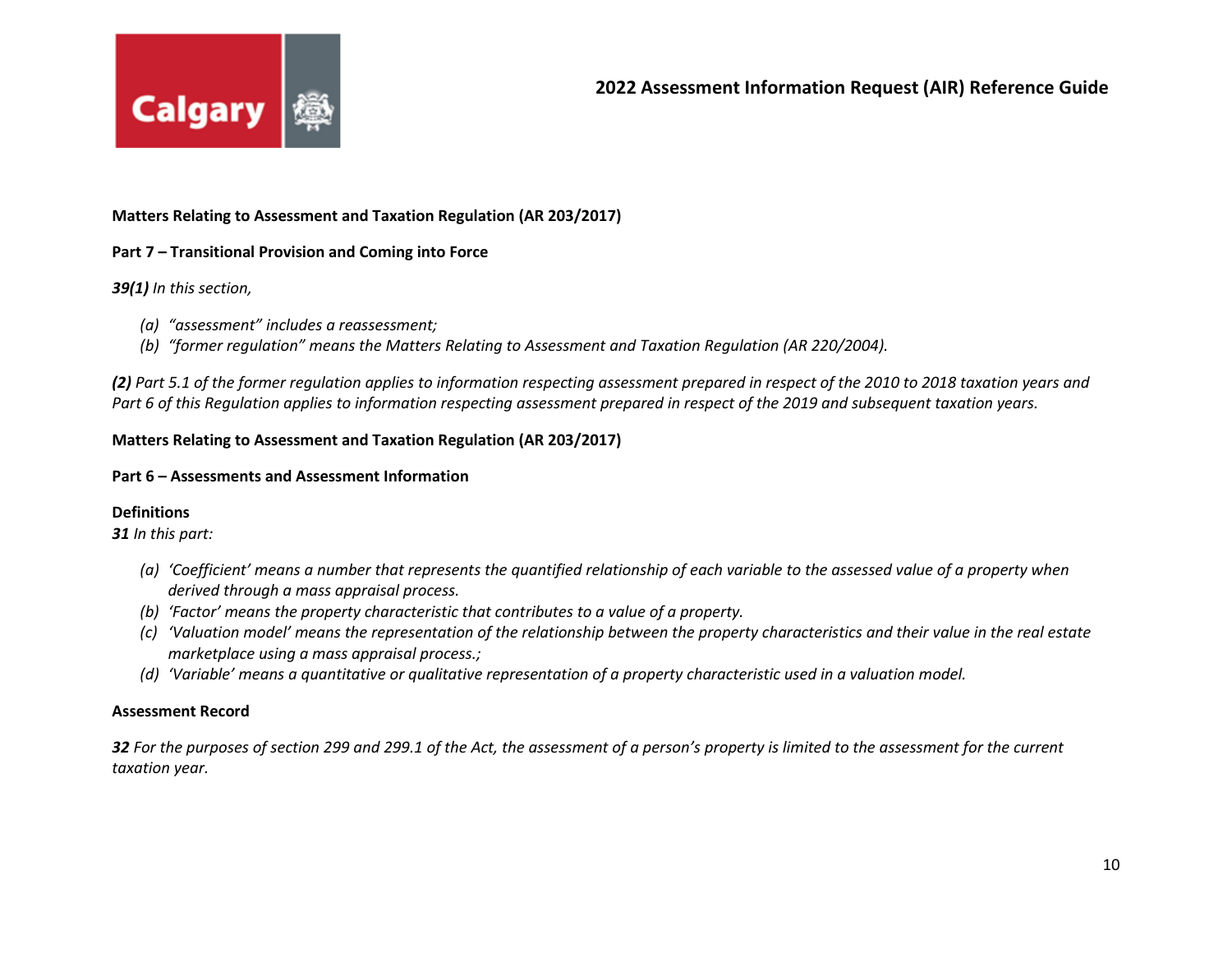

#### **Prescribed assessment information**

*33 (1) The following information is prescribed as the information that a municipality, on receiving a request under section 299(1) of the Act, must let an assessed person see or receive in respect of an assessment of that person's property, if the information is in the municipal assessor's possession at the time of the request.*

- *(a) All documents, records, and other information in respect of that property*
- *(b) Descriptors and codes for variables used in the valuation model that was applied to the property,*
- *(c) Where there is a range of descriptors or codes for a variable, the range and what descriptor and code was applied to the property, and*
- *(d) Any adjustments that were made outside of the value of the variables used in the valuation model that affect the assessment of the property.*
- *(3) Information prescribed in subsection (1) or (2) does not include coefficients.*

# **Form and time for providing prescribed assessment information**

*34 (1) Subject to subsection (4), a municipality or the provincial assessor must provide the information prescribed in section 33(1) or (2) to the assessed person in one of the following manners:*

- *(a) In hard-copy form with the assessment notice for the property.*
- *(b) In hard-copy form without the assessment notice for the property.*
- *(c) Through an internet website that is readily accessible to the assessed person.*

*(2) The municipality or the provincial assessor must provide the summary of the assessment to the assessed person within 15 days of receiving the request under section 299 or 299.1 of the Act, as the case may be.*

*(3) Provision of the prescribed information in a manner set out in subsection (1)(a) or (c) is deemed to have met the requirements of the subsection (2).*

*(4) If a municipality or the provincial assessor does not provide the prescribed information in a manner set out in subsection (1), the municipality or provincial assessor must make reasonable arrangements to let the assessed person see the information at the municipality's or provincial assessor's office within 15 days of the request.*